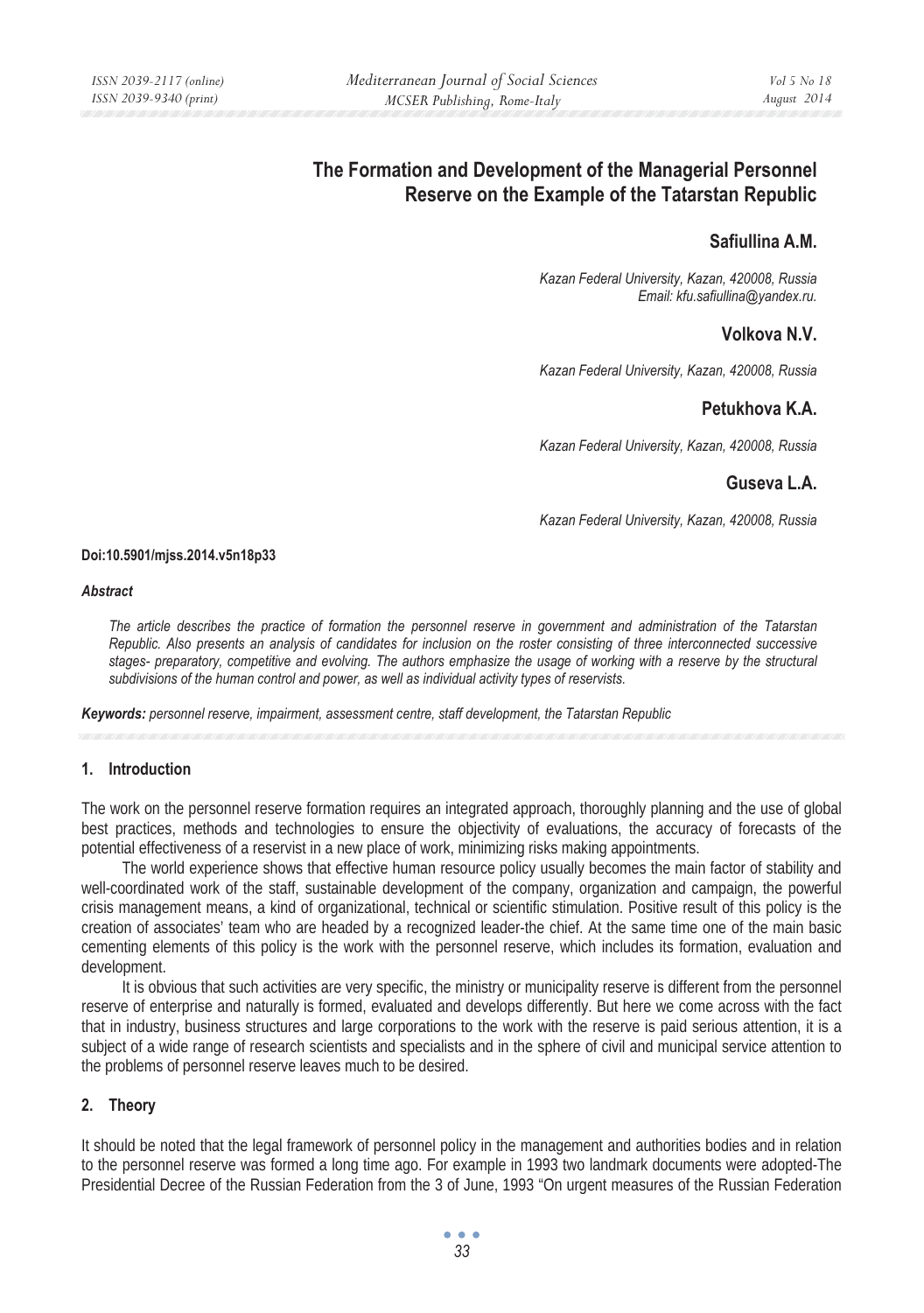| ISSN 2039-2117 (online) | Mediterranean Journal of Social Sciences | Vol 5 No 18 |
|-------------------------|------------------------------------------|-------------|
| ISSN 2039-9340 (print)  | MCSER Publishing, Rome-Italy             | August 2014 |

civil service system organization" and the Government Decree from the 4 of November of the same year "The main directions of the market economy personnel training" not mentioning the Federal Law № 119 from the 31.07.1995 "On Civil Service in the Russian Federation" and a number of others more recent documents. However it can be assumed that the implementation of these acts has caused and causes some difficulties and the work with the personnel reserve still does not give any expected results.

In such circumstances as the strategic direction of the personnel policy of the Tatarstan Republic authorities is defined the use of efficient technologies of searching, selecting and developing of talented, successful, innovation minded professionals who have the necessary management capacity to replace the chief positions in civil and municipal services. In this direction a special place occupies the work with the personnel reserve and much attention is paid to the formation of the reserve.

### **3. Results**

The process of reserve formation consists of three interconnected successive stages as preparation stage, stage of competitive selection and developing stage which are presented in the table 1.

**Table 1:** Stages of personnel reserve formation

| Preparatory stage | Identification of target positions. Planning the optimal number of reservists.<br>Profiling target positions. Development of personnel reserve provisions. |  |
|-------------------|------------------------------------------------------------------------------------------------------------------------------------------------------------|--|
|                   | The stage of competitive selection. Selection to the personnel reserve (search and evaluation of candidates)                                               |  |
| Development stage | The preparation of reservists. The evaluation of reservists training results.<br>The planning of the reservist future work.                                |  |

As part of the preparatory stage there was formed regulatory framework which provides the legal basis of the personnel reserve formation order, the organization of work with it ant its use to replace the vacant positions in the public service.[1]

In the course of this stage there were identified target positions for reserve training, carried out the planning of reservists optimal number for each group of positions, performed the profiling of target positions and developed the provision on personnel reserve.

Taking into account that the complex of managerial personnel reserve formation process ensuring apart from organizational, logistical and information components includes scientific and methodical ones. Serious attention was paid to the definition of a common methodology activities on reserve personnel formation, the establishment of principles, methods, criteria and used tools.[2]

Not less attention in the scientific and methodological support of managerial personnel reserve formation deserves the analysis and generalization of the evaluation data, defining the impact of their activities.

Also at this stage official regulations of public servants were analyzed, the evaluation of their duties content and focus groups with the participation of government heads of the Tatarstan Republic were conducted

When forming managerial personnel reserve were identified following basic principles

- Scientific character (using of the latest scientific advances and emerging technologies in the preparation and evaluation processes);
- Objectivity ( to minimize the influence of subjective opinion on the formation of the management reserve );
- Continuity (continuous work on selecting the best professionals in the formation of personnel reserve for management positions );
- Multifactorial (a variety of different methods for assessing candidates).

The stage of competitive selection to the personnel reserve is the main component of the process, where there are identified those candidates that meet the criteria of personnel reserve formation. At this stage there is a procedure of verification of candidates to meet the qualification requirements in the form of examination of documents and questionnaires, as well as the estimated professional and personal qualities of the candidates in the talent pool of the Tatarstan Republic. The independent (third party) organizations with the necessary scientific and personnel potential and owning technology of modern evaluation procedures are attracted [2].

Standard procedure for the formation of managerial personnel reserve of civil and municipal services are traditionally a personal interview and testing. However, in the Tatarstan Republic for the use of international experience and taking into account trends in the development of public service for the first time in the Russian Federation, it was decided to use the integrated assessment management skills using technology " assessment center " (because the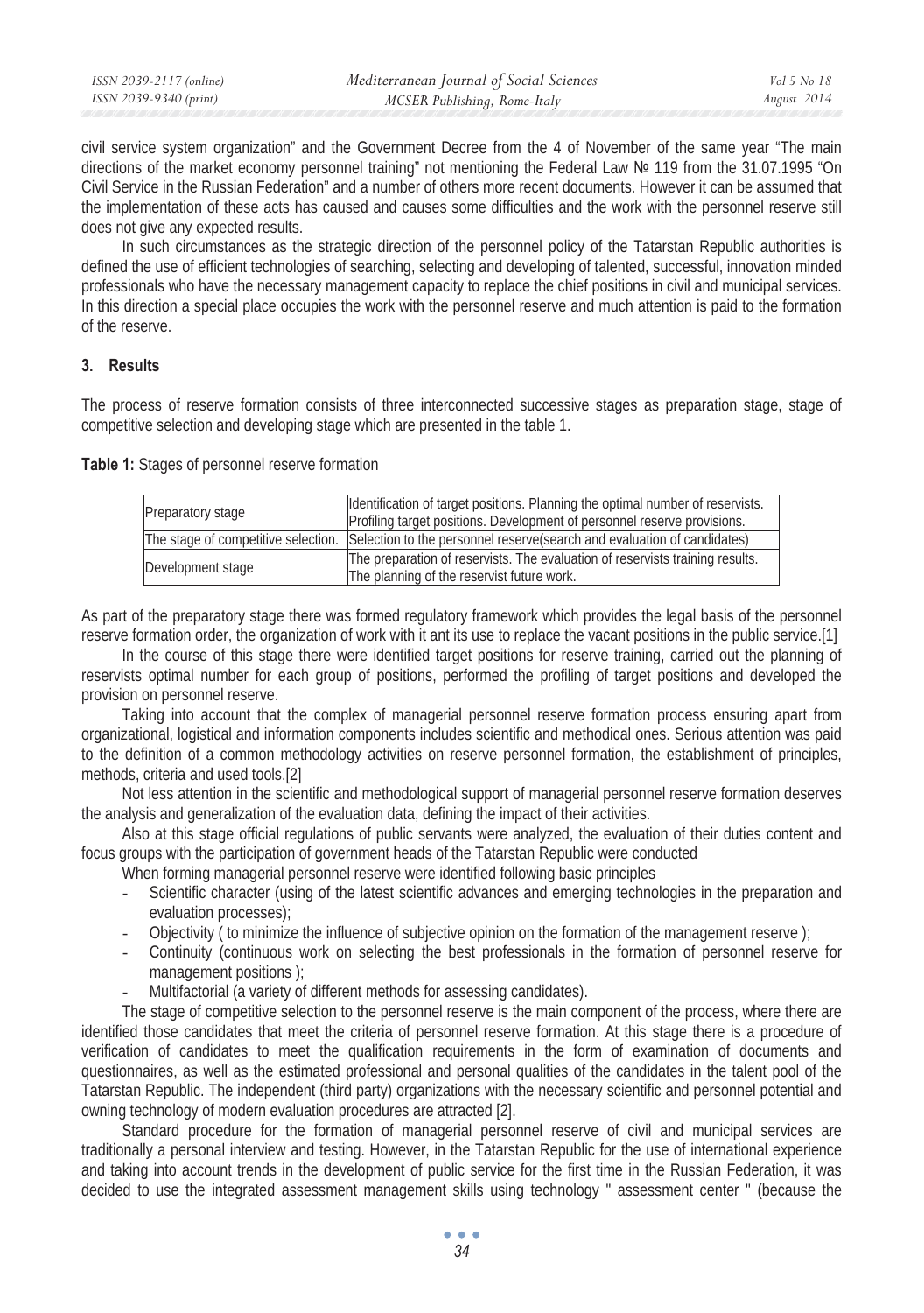technology is just beginning to be applied in the field of state and municipal services and presents interest for staff personnel structures.

Evaluation is carried out by a certain algorithm. The list and sequence of steps in the selection process to the administrative reserve are shown in Figure 1.



**Figure 1.** Sequence assessment procedures at the stage of competitive selection

Let's consider the content of these procedures.

The first –it is a written examination in the form of testing in which the level of knowledge of the candidate is assessed that is necessary to work in the field of civil or municipal service on the knowledge of the following disciplines: the fundamentals of Economic Studies, Law (constitutional, administrative, labor law), management and the basics of state and municipal management. Those who pass the exam and move to the next stage of competitive selection of candidates are considered to have given the correct answer to 60 percent or more questions. [3]

The second – it is a personal interview, during which is assessed candidates' knowledge of administrative regulations, structure and competence of public authority and also clarifies the professional and personal qualities of the candidate.

The third – it is an essay writing, which involves the disclosure by the candidate topical socio-economic and sociopolitical issues. The Competition Commission evaluates an essay on the following parameters: the fullness and depth of presentation, correct spelling and writing of presentation.

The fourth – it is a development of the Project (individual or group), where the number of professional and managerial skills are estimated. The project is being developed in the framework of the priorities of the Tatarstan Republic under the guidance of highly qualified expert practitioners.

The fifth – it is a project modeling of managerial and working situations (the method of specific situations / case testing).

This procedure supposes the implementation of specially developed tasks, the solution of which allows the participant to demonstrate a certain level of expertise and skills. The task also includes the protection of the case in the limited time resource in the form of an oral presentation. As part of the procedure is assessed the ability to work effectively with large amounts of information in various media , conduct multivariate analysis of the ownership degree of information technology , literacy and presentation style .

The sixth – it is an estimated business game and deep interview on competencies which are undertaken by the above-mentioned "assessment center" technology.

The stage of competitive selection ends with summing of candidates individual outcomes by summing scores on each procedure. The obtained results form the rating of candidates; they are analyzed by the Competition Committee and serve as the basis for preparation of the final summary for each candidate. This document contains the assessment of the level of economic and legal knowledge ownership (including knowledge of the legislation regulating civil or municipal services), information on the level of the necessary professional and managerial skills development, their insightful descriptions, recommendations for further development of candidate skills and competencies.

Total comprehensive evaluation of candidates to the personnel reserve of the Tatarstan Republic is composed of scores which are obtained on each passed procedure. The decision on the number of assessment procedures is adopted by the Department of Civil Service under the President of the Tatarstan Republic.

In accordance with the results of competition procedures, overall rating of the candidates, the conclusion of the individual interviews and the final summary, the Competition Committee makes decision on the recommendation of candidates for inclusion into the administrative reserve the Tatarstan Republic.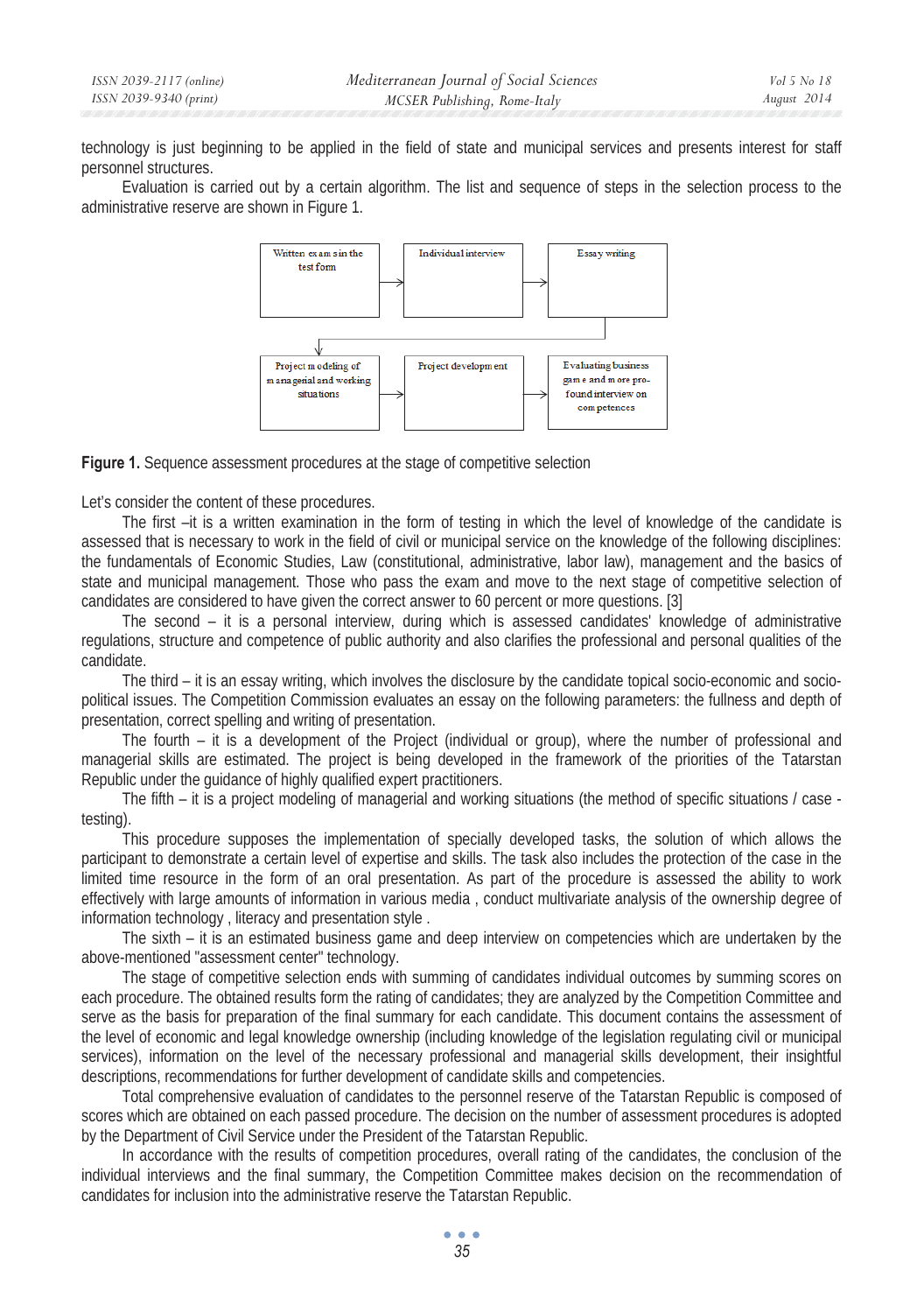| ISSN 2039-2117 (online) | Mediterranean Journal of Social Sciences | Vol 5 No 18 |
|-------------------------|------------------------------------------|-------------|
| ISSN 2039-9340 (print)  | MCSER Publishing, Rome-Italy             | August 2014 |
|                         |                                          |             |

Stage of development includes planning of further work with reservists who have passed the competitive selection and activities on implementing of this plan. For each reservist individual plan offers different types of development programmes of professional and managerial skills which are necessary for such future successful work as: professional development and training, retraining, probation.

In addition, there are the following forms of development for reservists:

- development in the workplace new experiences without departing from the main professional activity;
- developing assignments solution of working tasks which are aimed to the employee's managerial skills development;
- participation in the developing projects the formation of project groups among the reservists and other employees to achieve real goals and development of reservists managerial potential;
- temporary replacement getting a new managerial experience in short-term acting the duties of superior officer;
- learning from others' experiences.

As for the content and characteristics of the" assessment center " technology which was used to assess the candidates to the personnel reserve of governing bodies of the Tatarstan Republic, it is a standardized multi-factor assessment of people, including a number of interrelated assessment procedures (exercises, interviews, tests, business games) under the supervision of independent experts who evaluate the participants' results on a specially selected criteria. This estimate is based on the modeling of the key points of management activities of evaluated person to determine the level of development of his management skills. On the basis of this evaluation experts make conclusions about the suitability of the candidate for inclusion into the personnel reserve.

The validity of this technology according to estimations of authoritative foreign organizations ranges from 65 % to 93% [12] that is significantly above other methods of management competencies assessment.

The principle of objectivity of this technology is provided, including the fact that the evaluation procedures carried out by independent consultants (experts). Their independence, impartiality, high qualification and experience ensure the quality of the assessment and treatment outcomes. Moreover, for greater objectivity observation and evaluation are separated in time.

The features of "assessment center" technology used to assess managerial competence of candidates for inclusion into the personnel reserve of state and municipal services are:

- The use of specially adapted to the peculiarities of the Russian civil service technology, accumulating experience in leading multinational corporations, consulting ;
- Independence of the experts conducting the assessment of managerial competence ;
- Multiplicity: the participation of several trained experts-observers, using a variety of different techniques, evaluation of participant by multiple behavior criteria. This very cross of " multiplicity " gives the reason to believe this technology as the most objective of the existing ones;
- Compensatory approach the shortcomings identified in the process of a single test may be offset by other advantages ;
- Composing on the base of the evaluation detailed , accurate and objective description of managerial skills of each participant assessment procedures ;
- Getting by participants of' assessment center ' developmental feedback;
- Prediction the managerial effectiveness of each candidate's career development for inclusion into the personnel reserve.

The result of the assessment of managerial skills on the "assessment center" technology is the formation of an individual report about the level of competence of the studied individual development plan and management competencies for each candidate for inclusion into the talent pool of public service. Management body of state power and administration, responsible for the formation of personnel reserve, is provided a summary of the development of structured information management competencies of candidates for inclusion into the talent pool of public service at various levels. There is a formation of workers ratings in terms of development and management competencies which are allocated into the groups represented in Table 2.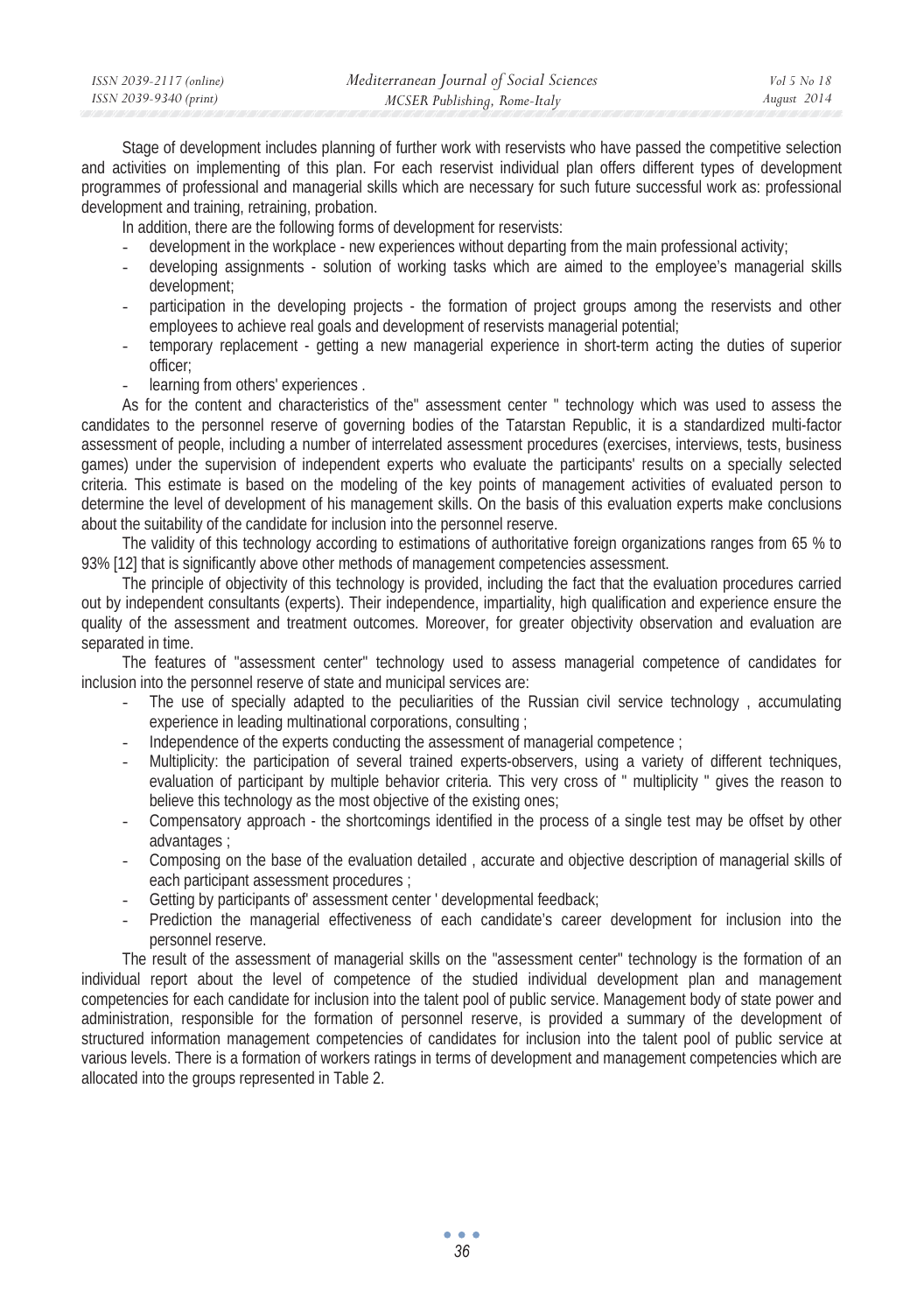#### **Table 2:** Groups in terms of competencies development

| Group A | Candidates included into this group are the most promising in terms of further advancement,<br>development, involvement in complex projects.                                |
|---------|-----------------------------------------------------------------------------------------------------------------------------------------------------------------------------|
| Group B | In this group there are candidates who do not have any bright managerial characteristics,<br>however, do not have serious limitations to the further growth and development |
| Group C | The promotion of candidates who got into this group to higher positions is possible only after<br>long-term investment for the training and development of these people.    |

#### **4. Conclusions**

The result of the assessment of managerial competence of candidates for inclusion into the personnel reserve of public service on "Assessment-centre" technology is a complex representation of:

- Human capacity of candidates for inclusion into the talent pool of public service not only regional but also at the federal level ;
- About the possibilities of replacement , promotion;
- The strengths and weaknesses, potential of each candidate;
- The possibility of constructing integrated development programmes of candidates;
- Inclusion the candidate into the lists in the training. groups formation

Moreover, according to the practice of reservists' assessment in the Tatarstan Republic, the use of "assessment center" technology is a strong motivating factor for the development of candidates for inclusion into the personnel reserve public service.

Used modern technology of assessment, is only one example of which is the "assessment center ", serves as an effective addition to working today tools and procedures in the formation of civil service personnel reserve. It should be noted, however, that the evaluation of competencies do not question the former positive achievements of employees and are considered as important additional information when making decisions about appointments, movements, etc.

Completing a brief description of the used technology, it should be noted that the integrated use of "assessment center" technology to assess managerial competence of candidates for inclusion into the talent pool of public service was held in the Republic of Tatarstan in 2011. 88 deputy ministers passed the evaluation, also 530 heads of departments, divisions and departments of ministries and departments, 131 heads of structural divisions of the President of the Tatarstan Republic , the Cabinet of Ministers of the Republic of Tatarstan, the State Council of the Republic of Tatarstan . The work continues at the present time. [12]

### **References**

Antoshina. N., Experience of public service development in the Volga federal district //Public service (6) , 2009. pp.35-38.

- Bagautdinova N.G, Sabitov N.H, Salakhov B.R.,. Shakhnina I.Z Regional Banks in the System of Government Regulation of Economy// Mediterranean Journal of Social Sciences.- Vol.5, No12, (2014)-pp.39-42.
- Antropov V.A. The modern problems of personnel management // M., Vershina, 2008.
- Bagautdinova N.G, Safiullin L.N, Badrtdinov N.N The Role of Consumer Expenses in Ensuring Forward Dynamics of The Russian Economy// Mediterranean Journal of Social Sciences.- Vol.5, No12, (2014)-pp.43-48.
- Gorb V.G. Methodology of official regulations development of the civil servants // Public service (4), 2007. pp. 43-53.
- Gorb,V.G., Methodological basis of standards design of vocational training // Public service(3), 2009, pp.39-44.
- Bagautdinova B.G., Sarkin A.V, Khadiullina G.N., Averyanov B.A., Arzhantseva N. Development of Paternalistic Strategy of Industrial Growth with Regard to Institutional Traps (Qwerty- Effects)// Mediterranean Journal of Social Sciences.- Vol.5, No12, (2014) pp.49-54.
- Bagautdinova N.G., Safiullin L.N., Minnahmetov R.R. Institutionalization of Firm Environment in Conditions of Growing Turbulence// Mediterranean Journal of Social Sciences.- Vol.5, No12, (2014)-pp.55-58.
- Gibadullin M.Z. Fazlieva E.P. Nurieva A.R. Grigoryeva L.L Territorial Aspects of Migration Processes in Russia// Mediterranean Journal of Social Sciences.- Vol.5, No12, (2014) -pp.93-96.
- Nugumanova L.F., Novenkova A.Z., Abdulganiev F.S., Toropova N.V. The Role of Gender Factors in the Formation of Investment Attractiveness of the Territory// Mediterranean Journal of Social Sciences.- Vol.5, No12, (2014)-pp.97-102.
- Bagautdinova N.G., Nayda A.M., Hayrullin B.A., Arzhantseva N. Behaviour of Households on Financial Investments Market// Mediterranean Journal of Social Sciences.- Vol.5, No12, (2014)-pp.103-106.
- Gafurov I.R., Platonova O.U., Pratchenko O.V. New State Economic Policy Cluster Policy Cluster Policy as the Factor of Innovative Development of Europe// Mediterranean Journal of Social Sciences. - Vol.5, No12, (2014)-pp.107-112.
- Reznik S.D., Igoshina I.A. Personnel management. Infra-M., 2008.